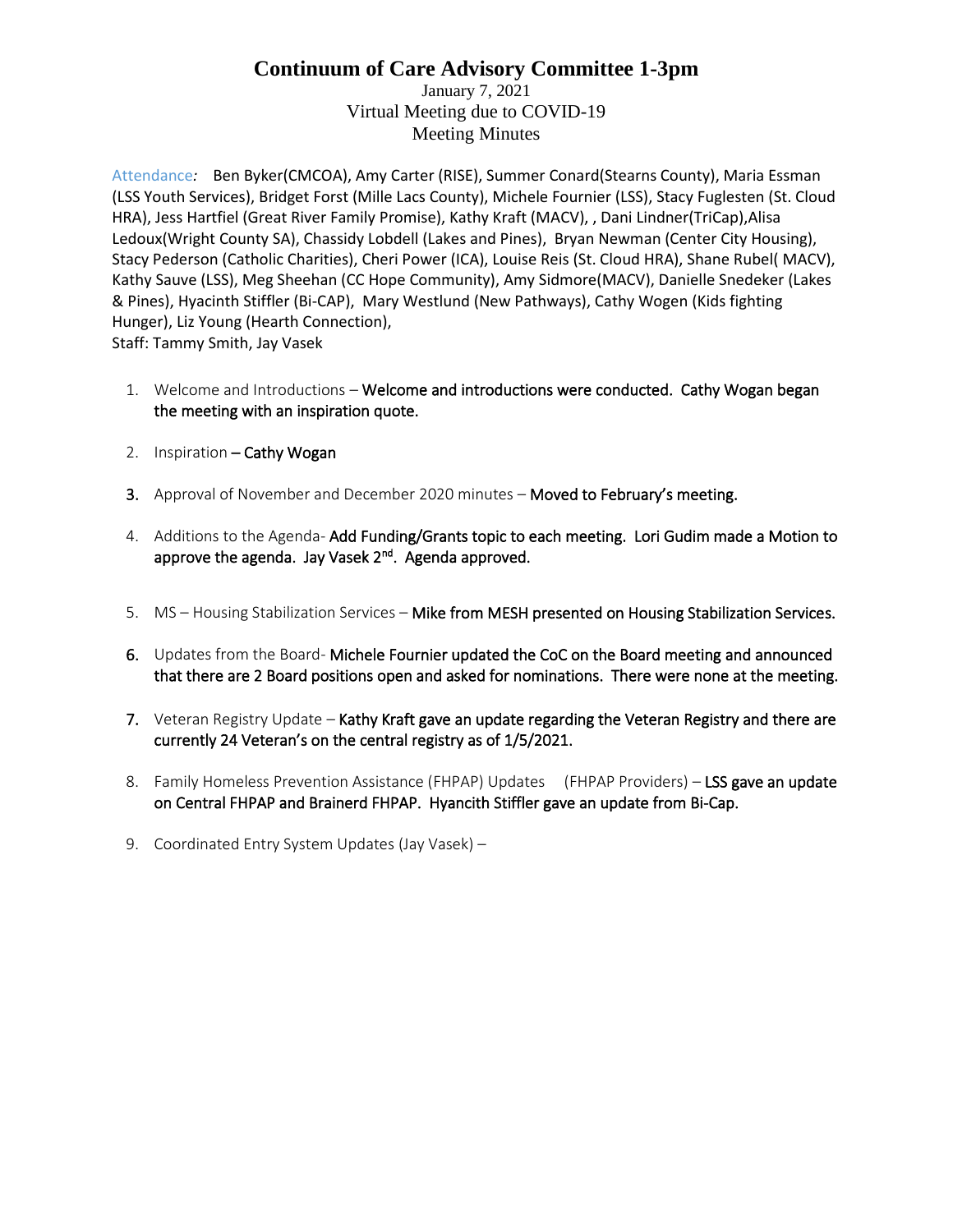January 7, 2021 Virtual Meeting due to COVID-19 Meeting Minutes

|                              | <b>2020 Coordinated Entry Monthly Meeting</b> |      |     |     |     |     |     |     |     |            |            |            |  |  |
|------------------------------|-----------------------------------------------|------|-----|-----|-----|-----|-----|-----|-----|------------|------------|------------|--|--|
| <b>Ages on Priority List</b> |                                               |      |     |     |     |     |     |     |     |            |            |            |  |  |
| <b>Ages</b>                  | Jan.                                          | Feb. | Mar | Apr | May | Jun | Jul | Aug | Sep | <b>Oct</b> | <b>Nov</b> | <b>Dec</b> |  |  |
| 18-24                        | 60                                            | 55   | 66  | 49  | 42  | 39  | 35  | 39  | 46  | 43         | 53         |            |  |  |
| 60+                          | 32                                            | 28   | 35  | 27  | 25  | 26  | 27  | 29  | 31  | 34         | 33         |            |  |  |
| 50-59                        | 86                                            | 79   | 84  | 57  | 57  | 57  | 57  | 64  | 63  | 61         | 69         |            |  |  |
| 40-49                        | 118                                           | 105  | 108 | 79  | 75  | 74  | 74  | 75  | 80  | 81         | 94         |            |  |  |
| 30-39                        | 212                                           | 181  | 173 | 132 | 131 | 125 | 115 | 120 | 129 | 122        | 132        |            |  |  |
| 20-29                        | 151                                           | 134  | 145 | 109 | 100 | 92  | 87  | 91  | 101 | 95         | 110        |            |  |  |
| 19<                          | 13                                            | 7    | 14  | 8   | 8   | 7   | 7   | 8   | 7   | 6          | 7          |            |  |  |
| <b>Missing</b>               | 4                                             | 5    | 7   | 1   | 1   | 5   | 8   | 5   | 5   | 4          | 3          |            |  |  |
| Total                        | 616                                           | 539  | 566 | 413 | 397 | 386 | 375 | 392 | 416 | 403        | 448        | 0          |  |  |

| 2020 Monthly Coordinated Entry Meeting Key Indicators                     |        |                |     |             |                      |     |                |             |    |         |    |         |                |
|---------------------------------------------------------------------------|--------|----------------|-----|-------------|----------------------|-----|----------------|-------------|----|---------|----|---------|----------------|
|                                                                           |        |                |     |             |                      |     |                |             |    |         |    |         |                |
|                                                                           |        |                |     |             |                      |     |                |             |    |         |    |         |                |
|                                                                           |        |                |     |             |                      |     |                | $3 < A$ ve. |    | 4 Ave.  |    | 5 Ave.  | <b>Monthly</b> |
|                                                                           |        |                |     | Google      | Total                |     |                | Days on     |    | Days on |    | Days on | Assessment     |
|                                                                           | Active | Inactive Total |     | <b>Docs</b> | Homeless Ave. Day #3 |     |                | PL          | #4 | PL      | #5 | PL      | <b>Numbers</b> |
| January (26)                                                              | 703    | 87             | 616 | 55          | 671                  | 302 | $\overline{2}$ | 287         | 40 | 433     | 73 | 337     | 25             |
| February (25)                                                             | 611    | 72             | 539 | 43          | 582                  | 291 | 1              | 518         | 32 | 446     | 65 | 291     | 38             |
| March (25)**                                                              | 566    | 65             | 501 | 19          | 520                  | 286 | 4              | 477         | 22 | 426     | 56 | 289     | 25             |
| April (27)                                                                | 413    | 0              | 413 | 18          | 431                  | 253 | 2              | 72          | 14 | 422     | 42 | 269     | 30             |
| May (27)                                                                  | 397    | $\Omega$       | 397 | 18          | 415                  | 268 | 1              | 111         | 12 | 475     | 37 | 275     | 31             |
| June (27)                                                                 | 386    |                | 386 | 21          | 407                  | 278 | 0              | 0           | 13 | 518     | 37 | 273     | 33             |
| <b>July (22)</b>                                                          | 375    |                | 375 | 22          | 397                  | 266 |                | 42          | 16 | 347     | 36 | 302     | 43             |
| August (24)                                                               | 392    |                | 392 | 18          | 410                  | 234 | 2              | 41          | 13 | 293     | 40 | 227     | 66             |
| September (28)                                                            | 416    |                | 416 | 21          | 437                  | 228 | 2              | 38          | 14 | 302     | 45 | 220     | 65             |
| October (26)                                                              | 398    |                | 398 |             | 398                  | 229 | $\overline{c}$ | 65          | 13 | 292     | 48 | 214     | 46             |
| November (26)                                                             | 448    |                | 448 |             | 448                  | 186 | 0              | 0           | 22 | 182     | 50 | 172     | 76             |
| December                                                                  |        |                | 0   |             | 0                    |     |                |             |    |         |    |         |                |
|                                                                           |        |                | 0   |             | 0                    |     |                |             |    |         |    |         |                |
| Moved to Entry/Exit Workflow 3-23-20 and will no longer have Inactive tab |        |                |     |             |                      |     |                |             |    |         |    |         |                |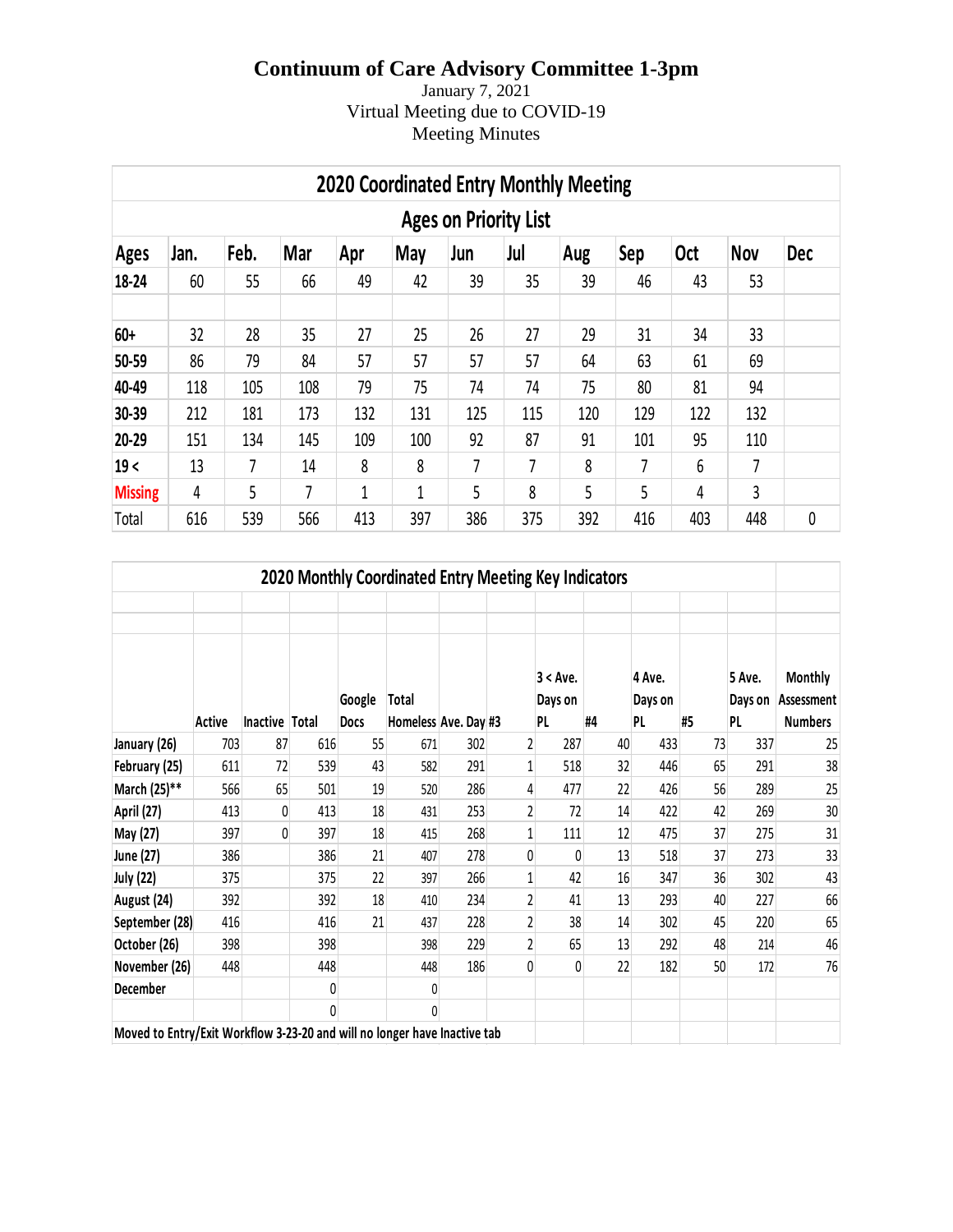#### January 7, 2021 Virtual Meeting due to COVID-19 Meeting Minutes

| <b>Importance of 30 Day Follow-Ups</b>             |  |                              |  |  |     |      |      |  |                                            |      |        |  |
|----------------------------------------------------|--|------------------------------|--|--|-----|------|------|--|--------------------------------------------|------|--------|--|
| <b>Average Length of Time on The Priority List</b> |  |                              |  |  |     |      |      |  |                                            |      |        |  |
|                                                    |  |                              |  |  |     |      |      |  |                                            |      |        |  |
|                                                    |  | January February March April |  |  | May | June | July |  | August September October November December |      |        |  |
| Top 10                                             |  |                              |  |  |     |      |      |  | 1040                                       | 1055 | 906    |  |
| Top 20                                             |  |                              |  |  |     |      |      |  | 930                                        | 933  | 777    |  |
| Top 30                                             |  |                              |  |  |     |      |      |  | 849                                        | 846  | 763    |  |
| Top 40                                             |  |                              |  |  |     |      |      |  | 781                                        | 776  | 646    |  |
| Top 50                                             |  |                              |  |  |     |      |      |  | 725                                        | 719  | 602    |  |
|                                                    |  |                              |  |  |     |      |      |  |                                            | -6   | $-117$ |  |

|                             |      |                                                                   |                                 |                                                                        | Call to Connect (866-560-7464) Phone Log by Month |                                              |                |                    |                                |                       |                |
|-----------------------------|------|-------------------------------------------------------------------|---------------------------------|------------------------------------------------------------------------|---------------------------------------------------|----------------------------------------------|----------------|--------------------|--------------------------------|-----------------------|----------------|
|                             |      | Ext. 201 Central   Ext. 202 Easterr Ext. 203 North Ext. 204 Youth |                                 |                                                                        |                                                   | Ext. 205 Domes Ext. 206 Veterans             |                |                    |                                | Missed Calls are      |                |
|                             |      | 320-406-4682                                                      | 320-679-1800                    | 866-970-1437<br>320-250-2306<br><b>LSS Brainerd Catholic Charities</b> |                                                   | 320-253-6900<br>Anna Marie's<br>888-546-5838 |                | Call               |                                | 2020<br><b>Missed</b> | 2019<br>Missed |
| January                     | 2020 | <b>LSS St. Cloud</b><br>52                                        | Lakes & Pines Hope Housing<br>4 | 10                                                                     | Youth<br>0                                        | Alliance<br>0                                | Veterans<br>0  | <b>Hangup</b><br>5 | <b>Total Calls Calls</b><br>71 | 17                    | Calls<br>20    |
| February                    | 2020 | 51                                                                | 13                              | 10                                                                     | 3                                                 | 1                                            | 0              | 4                  | 82                             | 27                    | 9              |
| March                       | 2020 | 36                                                                | 4                               | 11                                                                     | 0                                                 | $\Omega$                                     | $\overline{2}$ | 3                  | 56                             | 25                    | 10             |
| April                       | 2020 | 25                                                                | 6                               | 4                                                                      | $\overline{2}$                                    | $\mathbf{0}$                                 | 2              | 8                  | 47                             | 18                    | 8              |
| May                         | 2020 | 35                                                                | 3                               | 3                                                                      | 0                                                 | 1                                            | 0              | $\mathbf{1}$       | 43                             | 25                    | 17             |
| June                        | 2020 | 35                                                                | 10                              | 5                                                                      | 0                                                 | 1                                            | 0              | 1                  | 52                             | 30                    | 11             |
| July                        | 2020 | 37                                                                | 0                               | 8                                                                      | 2                                                 | 1                                            | 0              | 5                  | 53                             | 32                    | 19             |
| August                      | 2020 | 40                                                                | 8                               | 18                                                                     | 5                                                 | $\overline{2}$                               | 0              | 3                  | 76                             | 41                    | 13             |
| September                   | 2020 | 46                                                                | 5                               | 16                                                                     | 0                                                 | 0                                            | 0              | $\mathbf{1}$       | 68                             | 14                    | 12             |
| October 31                  | 2020 | 50                                                                | 8                               | 16                                                                     | $\mathbf 1$                                       | 0                                            | 0              | 3                  | 78                             | 16                    | 19             |
| November                    | 2020 | 68                                                                | 3                               | 24                                                                     | 0                                                 | $\mathbf{0}$                                 | 0              | 5                  | 100                            | 27                    | 20             |
| December                    | 2020 |                                                                   |                                 |                                                                        |                                                   |                                              |                |                    | Ŋ                              |                       | 22             |
|                             |      | 475                                                               | 64                              | 125                                                                    | 13                                                | 6                                            | 4              | 39                 | 726                            | 272                   | 180            |
| LSS St. Cloud Jan. 15, 2020 |      |                                                                   |                                 |                                                                        |                                                   |                                              |                |                    |                                |                       |                |
|                             |      | Unique Calls (Missed, Voice Mail, Hangups):                       |                                 |                                                                        |                                                   |                                              |                |                    |                                |                       |                |
|                             |      | Missed Calls (Missed Calls/Voice Mail):                           |                                 |                                                                        |                                                   |                                              |                |                    |                                |                       |                |

Goals to shoot for:

We would like to add access and assessment sites in Cass, Crow Wing, Morrison, Todd, Sherburne, Benton, Wright counties.

We received our Spanish & Somali "Call to Connect" Business Cards and Flyers If you need.

Training: Will be revised in first quarter of 2021)

There is a NEW REVISED question on VI-SPDAT for Expedited Housing policy regarding underlying medical conditions. Please ask this question on your 30 day follow-ups!